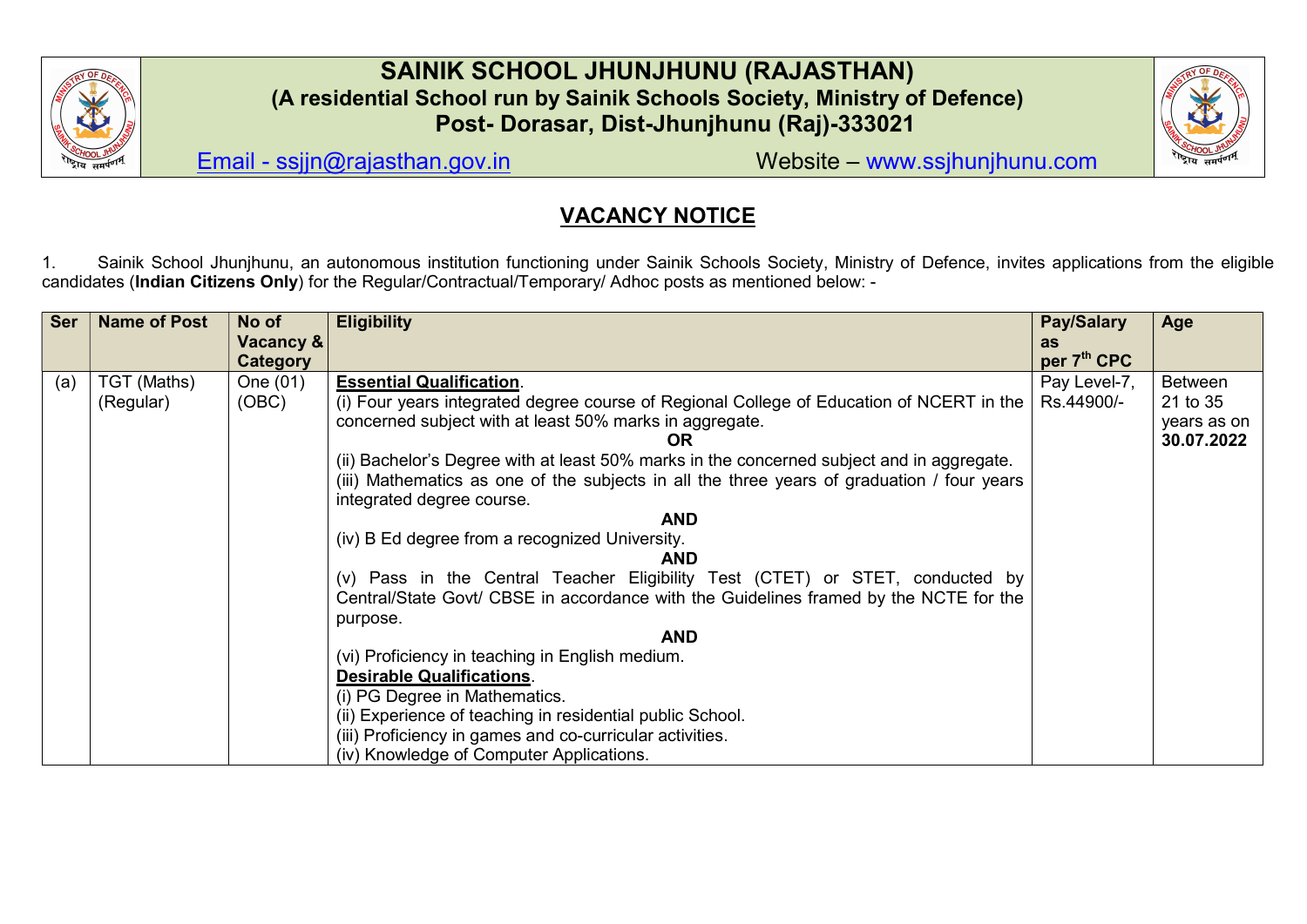| (b) | TGT (Hindi) | One (01) | <b>Essential Qualification.</b>                                                                                                                                        | Pay Level-7, | <b>Between</b> |
|-----|-------------|----------|------------------------------------------------------------------------------------------------------------------------------------------------------------------------|--------------|----------------|
|     | (Regular)   | (OBC)    | (i) Four years integrated degree course of Regional College of Education of NCERT in the                                                                               | Rs.44900/-   | 21 to 35       |
|     |             |          | concerned subject with at least 50% marks in aggregate.                                                                                                                |              | years as on    |
|     |             |          | OR                                                                                                                                                                     |              | 30.07.2022     |
|     |             |          | (ii) Bachelor's Degree with at least 50% marks in the concerned subject and in aggregate.                                                                              |              |                |
|     |             |          | (iii) Hindi Literature as one of the subjects in all the three years of graduation / four years                                                                        |              |                |
|     |             |          | integrated degree course.                                                                                                                                              |              |                |
|     |             |          | <b>AND</b>                                                                                                                                                             |              |                |
|     |             |          | (iv) B Ed degree from a recognized University.                                                                                                                         |              |                |
|     |             |          | <b>AND</b>                                                                                                                                                             |              |                |
|     |             |          | (v) Pass in the Central Teacher Eligibility Test (CTET) or STET, conducted by<br>Central/State Govt/ CBSE in accordance with the Guidelines framed by the NCTE for the |              |                |
|     |             |          | purpose.                                                                                                                                                               |              |                |
|     |             |          | <b>AND</b>                                                                                                                                                             |              |                |
|     |             |          | (vi) Proficiency in teaching in English medium.                                                                                                                        |              |                |
|     |             |          | <b>Desirable Qualifications.</b>                                                                                                                                       |              |                |
|     |             |          | PG Degree in Hindi Literature.<br>(i)                                                                                                                                  |              |                |
|     |             |          | (ii) Experience of teaching in residential public School.                                                                                                              |              |                |
|     |             |          | (iii) Proficiency in games and co-curricular activities.                                                                                                               |              |                |
|     |             |          | (iv) Knowledge of Computer Applications.                                                                                                                               |              |                |

Note : - The school administration reserves the right to increase, decrease or cancel the vacancies at any stage due to administrative/ policy reason.

2. **Allowances and perquisite for Regular Staff:** Rent Free Accommodation, Transport Allowance, DA, Contributory Pension under New Pension Scheme, DCRG (Death-cum-retirement Gratuity), Medical Allowance, subsidized education at this school for two biological children from class VI to XII & other allowance as per Sainik Schools Society Rules & Regulations and directions received from Sainik Schools Society, New Delhi.

#### 3. Other Conditions for Regular, Contractual/ Temporary Staff.

(a) Sainik School Rules & Regulations in vogue and as amended from time to time and other direction(s) received from Sainik Schools Society, New Delhi will be applicable.

(b) All regular appointments will be made with All India Transferability clause.

(c) Regular posts will be made permanent on successful completion of probation period of one year which may extend by another one year. The appointment, if confirmed thereafter, shall continue to hold office till attains the age of 60 yrs subject to para 3(a).

(e) During the probation period, the principal may terminate the services of any members of staff appointed by him under his own powers, after giving him one months' notice in writing without assigning any reasons.

(f) A permanent member of staff may, at any time, resign his/her post after giving 3 months' notice to the principal in writing or offering to surrender 3 months' salary in lieu of notice period.

(g) Willingness to perform various other duties associated with efficient functioning of the residential school.

6. Procedure for applying. Procedure for applying is as following: -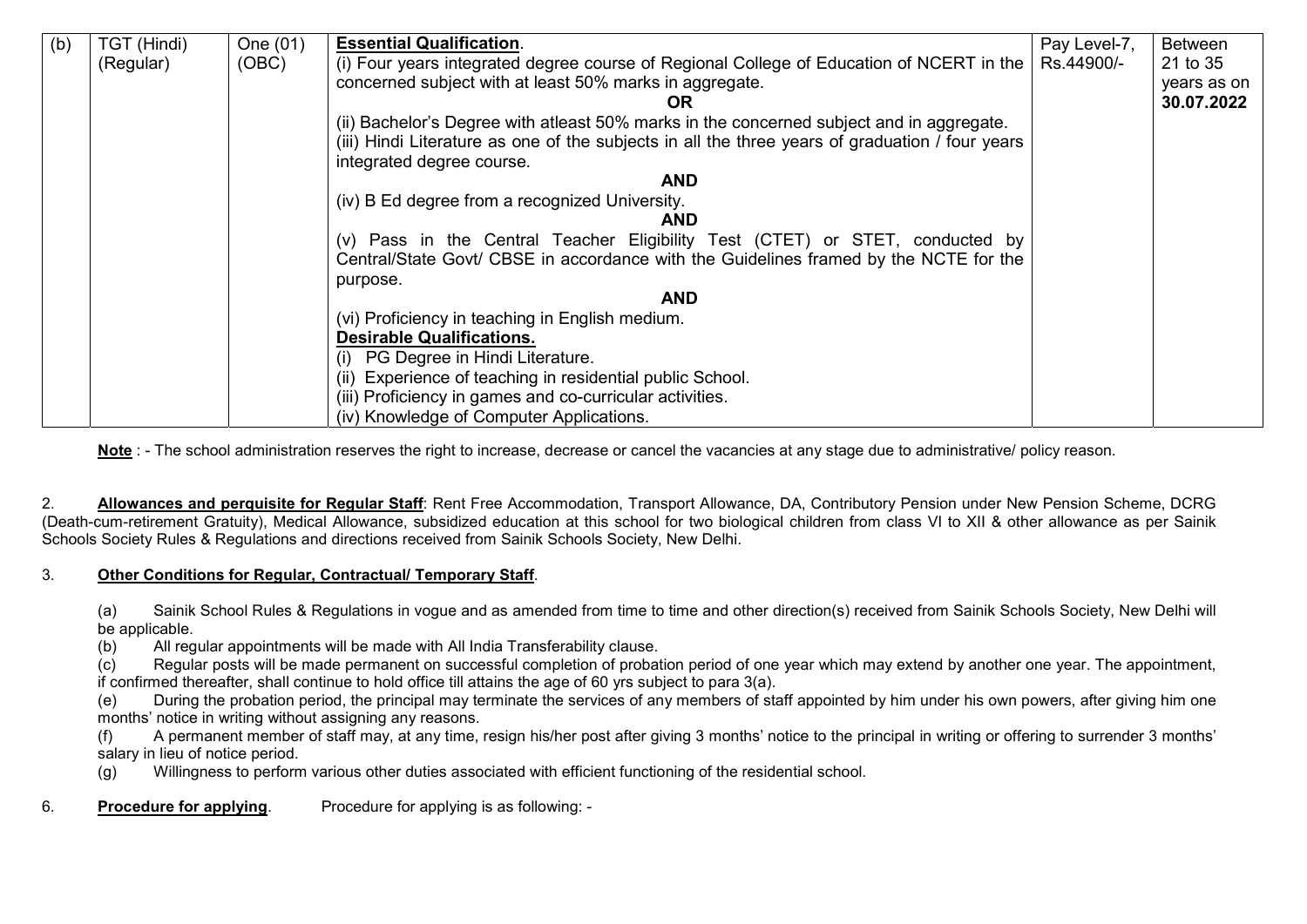(a) Desirous candidates should apply to the Principal, Sainik School Jhunjhunu (Rajasthan) through **offline mode only** on the prescribed format available in "Recruitment" tab of School website www.ssihunihunu.com along with self- attested copies of certificates and testimonials. In the absence of testimonials/ certificate, the application will be rejected.

(b) Candidate must mention their percentage (%) Matric onwards in the application form.

 $\overline{c}$  Candidate must mention their secured percentage in each exam starting from class 10<sup>th</sup> onwards while filling their application form set 10<sup>th</sup> to highest acquired qualification.

(d) Candidate must attach self- attested copies of all marksheets/certificate starting from class  $10^{th}$  onwards.

(e) Candidate must submit two passport size photographs.

(f) Candidate must submit self -address envelope with postage stamp of Rs.27/-.

(g) Candidate must attach crossed demand draft (non-refundable) of Rs. 500/- for Gen Category/OBC & Rs. 250/- for SC/ST category, preferably issued by the SBI drawn in favour of Principal, Sainik School Jhunihunu payable at SBI Collectorate Branch- Jhunihunu (Rajasthan) (Branch Code No.32040). (f) SC/ST/OBC candidates must submit a valid caste certificate to avail reservation & fee concession. In the absence of certificate, the application shall be

rejected.

7. Last date of receipt of applications. 1700 hrs on 02 July 2022. (Time and date mentioned at para 7 is for reaching the application in school campus)

#### 8. Mode of Receipt of application.

- (a) Candidates are required to send their application through Registered post/ Speed post (by Indian Postal Services) only.
- (b) School will not be responsible for any postal delay.
- (c) BY HAND APPLICATION WILL NOT BE ACCEPTED.
- (d) APPLICATION FOR THE POST OF " "(Specify the name of Post) must be written in Capital letters on the top of application Envelope.

### 9. Mode of Call Letters.

(a) All information regarding firm date/schedule of recruitment process, etc will be notified on school website "www.ssjhunjhunu.com". For latest update, candidates are required to visit school website regularly. Details of exam Date, time and venue will be published on school website only. It is the responsibility of candidates to visit school website regularly for latest info/updates etc.

(b) Candidates are required to submit their working email ID & contact No in clear hand writing which is mandatory for communication. The school reserves the right to dispatch call up letter via email mode only, hence candidates need to furnish their legible and working email ID and mobile contact at the appropriate column of application form.

(c) It is the responsibility of candidate to write legible email ID, Contact details & Address. School will not be responsible for failure of communication due to non-legibility of email address, Mobile No & postal address.

#### 10. Exam/ Test.

(a) Only short-listed candidates who fulfill eligibility criteria based on essential qualification(s) will be called for Written Exam, Skill test and Interview (as applicable). Skill test and Interview will be conducted after written exam.

(b) No TA/DA will be admissible for attending the Written Exam/ Test/ Skill/ Practical test (as applicable).

(c) Skill test for various posts will include work/ test in their respective fields.

11. Selected candidates will be required to submit his/her acceptance for the post within one week of the receipt of intimation / offer of appointment will be sent via email.

12. Selection will be made based on performance in "Written test, Skill test and Interview".

13. The school administration reserves the right to cancel all or any of the vacancies due to non-availability of suitable candidates or administrative/policy reasons.